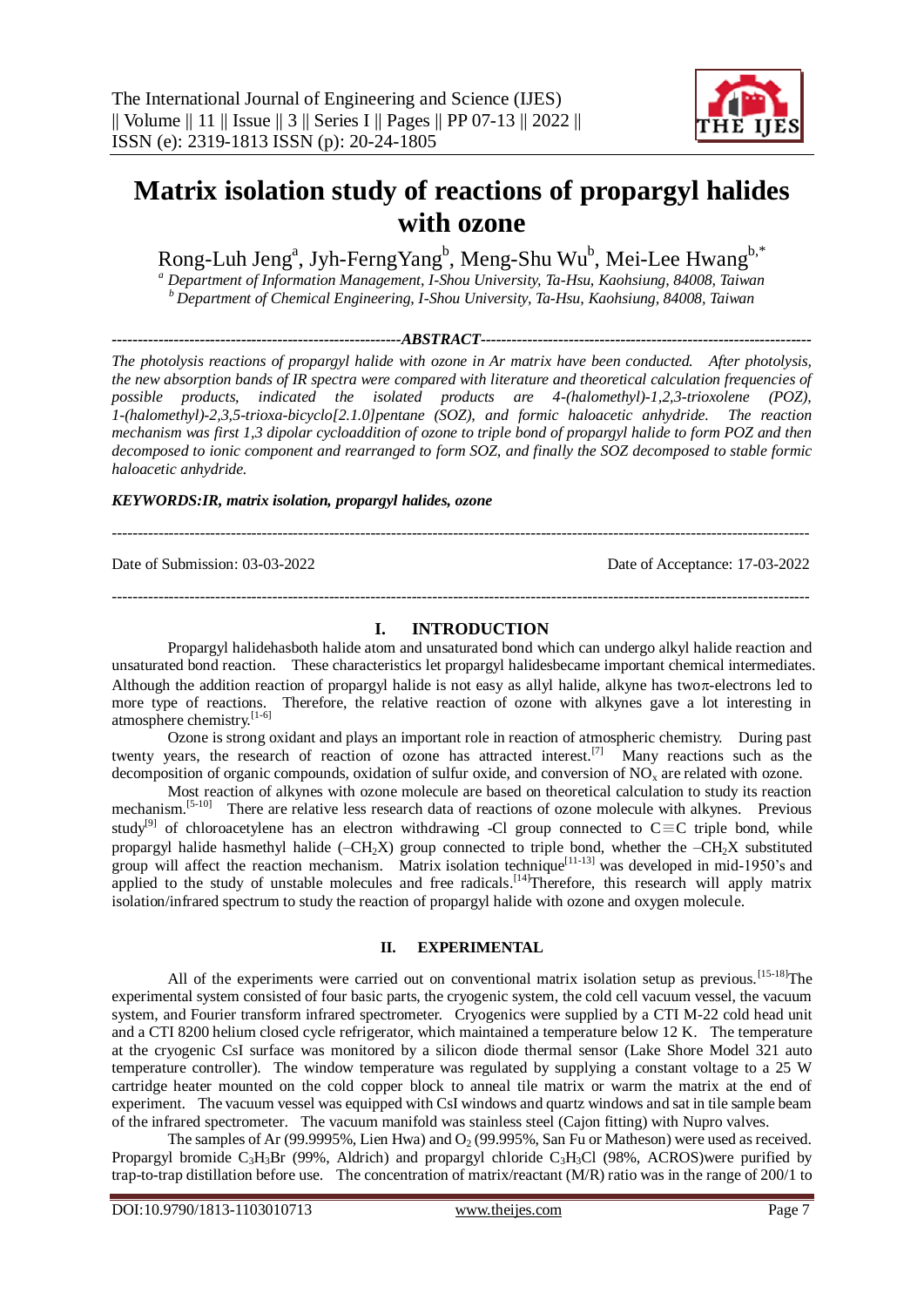2000/1. Sample was deposited via single jet mode with rate of  $\sim 2$  mmol/h for about 1.5 hours before spectra were recorded. Infrared spectra were recorded on a Perkin Elmer Model 2000 FTIR spectrometer with MCT detector at a resolution of 2 cm<sup>-1</sup> with 64 scans average. The photolysis was applied with a 200 W Hg lamp by in-situ photolysis or photolysis during deposition.

## **III. RESULTS**

**Ar/Propargyl Chloride (C<sub>3</sub>H<sub>3</sub>Cl)** The deposition of Ar/C<sub>3</sub>H<sub>3</sub>Cl at varied concentration (2000/1~200/1) were conductedand IR spectrum was measured before and after photolysis. The absorption positions of blank spectrum wasconsistent with previous study<sup>[17]</sup>and literature spectra.<sup>[19]</sup>After photolysis, a new peakwas observed at 867 cm<sup>-1</sup>which is increased in intensity as concentration of  $C_3H_3Cl$  increased. The infrared spectra before and after photolysis and the positions of absorption have been summarized in previous study.<sup>[17]</sup>

 $Ar/C<sub>3</sub>H<sub>3</sub>Cl/O<sub>3</sub> The codeposition of O<sub>3</sub> and Ar/C<sub>3</sub>H<sub>3</sub>Cl (2000/1) resulted in no new peak. After the$ photolysisof 10 minutes, the parent absorption of  $O_3$  and  $C_3H_3Cl$  were weaken and several new peaks were observed at 1670 cm<sup>-1</sup>, 1150 cm<sup>-1</sup>, 1132 cm<sup>-1</sup>, 1021 cm<sup>-1</sup>, 991 cm<sup>-1</sup>, 928 cm<sup>-1</sup>, 752 cm<sup>-1</sup>, and 727 cm<sup>-1</sup>. As the time of photolysis last 30 minutes, the intensity of peak at  $1021 \text{ cm}^{-1}$ ,  $928 \text{ cm}^{-1}$ , and  $727 \text{ cm}^{-1}$  were decreased, while additional peak at 1060 cm<sup>-1</sup>, 985 cm<sup>-1</sup>, 975 cm<sup>-1</sup>, and 908 cm<sup>-1</sup> were detected and the intensity of 752 cm<sup>-1</sup> was enhanced. As the photolysis were continued to 1 hour, the peak of 985 cm<sup>-1</sup> and 975 cm<sup>-1</sup>were decreased in intensity and two new absorptions were observed at 1744 cm<sup>-1</sup> and 953 cm<sup>-1</sup>. While the intensity of 752 cm<sup>-1</sup> peak became stronger. The infrared spectra change and the position of new bands before and after photolysis were summarized in Figure 1 and Table 1. As the concentration of  $Ar/C<sub>3</sub>H<sub>3</sub>Cl$  increased to 500/1 and 200/1, the intensities of new peaks were increased and no further new peak was detected. No new additional absorption peak was observed in the photolysis during deposition or change the distance of deposition.



Fig. 1 Infrared spectra of Ar/C<sub>3</sub>H<sub>3</sub>Cl (2000/1) before and after photolysis in the range at 1800-600 cm<sup>1</sup>. (A) 0 min; (B) 10 min; (C) 30 min; (D) 60  $min; (E) 90 min$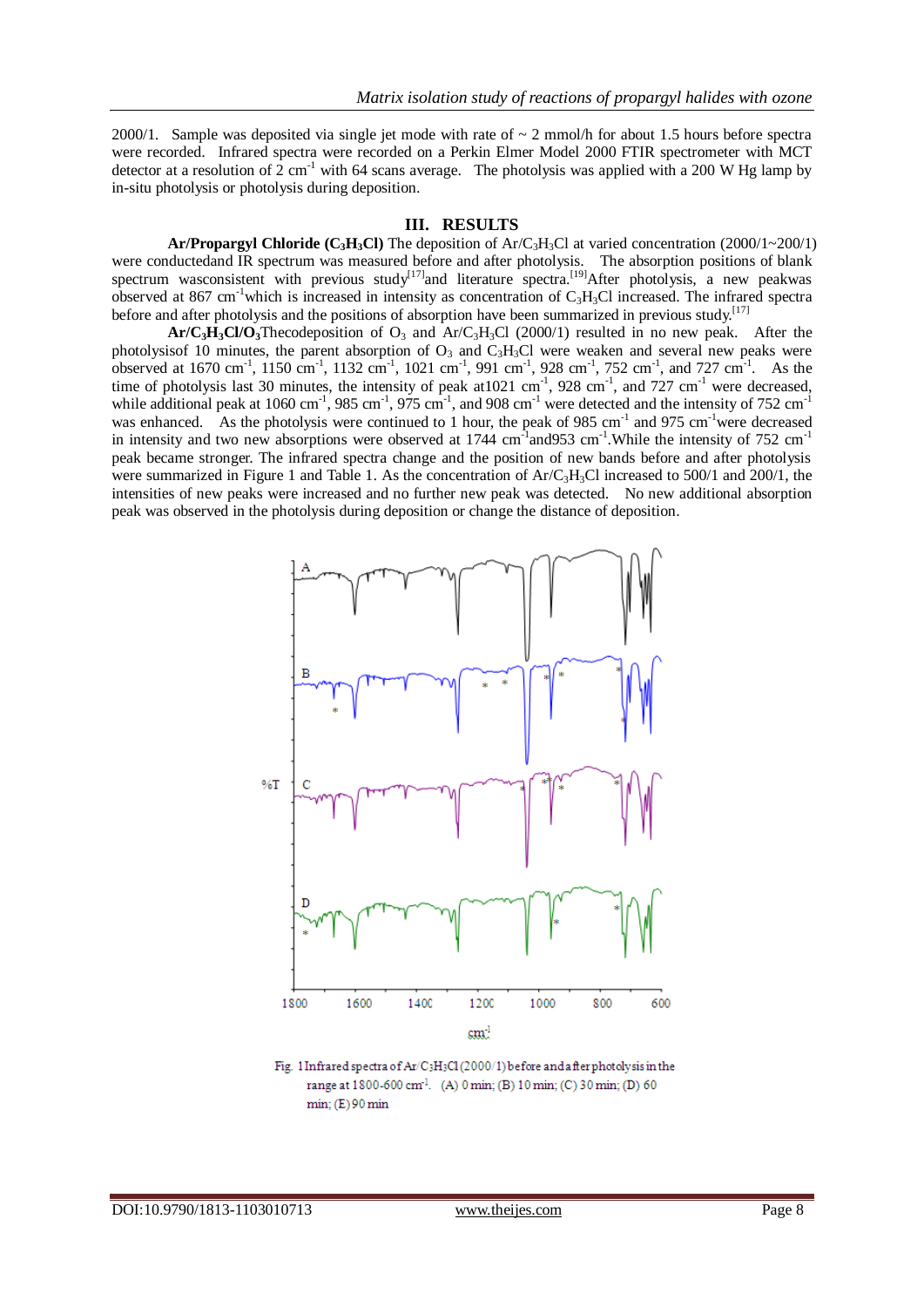|                       |                                     | <b>AND A CONTRACTED</b> of them peaks (exist ) of the experience prior of the matches allow |                    |
|-----------------------|-------------------------------------|---------------------------------------------------------------------------------------------|--------------------|
| Photolysis time (min) | Experiment frequency<br>$(cm^{-1})$ | Calculation frequency $\text{ (cm}^{-1})^*$                                                 | Assignment         |
| 10                    | 1670                                | 1692                                                                                        | $C=C$ st.          |
|                       | 1150                                | 1152                                                                                        | -CHbend            |
|                       | 1132                                | 1125                                                                                        | C-H bend           |
|                       | 991                                 | 995                                                                                         | C-O st.            |
|                       | 928                                 | 919                                                                                         | C-O st.            |
|                       | 752                                 | 751                                                                                         | C-Clst.            |
|                       | 727                                 | 720                                                                                         | ring skeletal bend |
| 30                    | 1060                                | 1068                                                                                        | asym C-O-O st.     |
|                       | 985                                 | 993                                                                                         | sym C-O st.        |
|                       | 975                                 | 991                                                                                         | C-O st.            |
|                       | 908                                 | 909                                                                                         | C-O st.            |
|                       | $752$ $\uparrow$                    | 732                                                                                         | C-Clst.            |
| 60                    | 1744                                | 1751                                                                                        | asym C=O st.       |
|                       | 953                                 | 981                                                                                         | asym C-O-C st.     |
|                       | $752$ 1                             | 761                                                                                         | C-Cl st.           |

| <b>Table 1.</b> The positions of new peaks (cm <sup>-1</sup> ) of Ar/C <sub>3</sub> H <sub>3</sub> Cl/O <sub>3</sub> after photolysis at various time. |  |
|--------------------------------------------------------------------------------------------------------------------------------------------------------|--|
|--------------------------------------------------------------------------------------------------------------------------------------------------------|--|

\*:Calculation frequencies of 4-(chloromethyl)-1,2,3-trioxolene、

1-(chloromethyl)-2,3,5-trioxa-bicyclo[2.1.0]pentane、formic chloroacetic anhydride, unpublished results<sup>[20]</sup>.

**Ar/Propargyl Bromide**  $(C_3H_3Br)$ The spectrum of the deposition of  $Ar/C_3H_5Br$  (2000/1) is in good agreementwith literature gas phase spectrum<sup>[19]</sup> and previous study. The spectraand the positions of Ar/C<sub>3</sub>H<sub>5</sub>Br before and after photolysis have described in previous study.<sup>[17]</sup>After the photolysis, several new peaks were detected at  $3068 \text{cm}^{-1}$ ,1965cm<sup>-1</sup>,1425cm<sup>-1</sup>,1212cm<sup>-1</sup>,1199cm<sup>-1</sup>,1082cm<sup>-1</sup>,996cm<sup>-1</sup>,865cm<sup>-1</sup>,804cm<sup>-1</sup>,and 675 cm<sup>-1</sup>which were similar to the vibrational modes of bromopropadiene<sup>[15]</sup> and have assigned bromopropadiene as the product of photolysis of  $C_3H_3Br$ .<sup>[17]</sup>The intensities of these new peak were increased as the concentration of  $Ar/C<sub>3</sub>H<sub>5</sub>Br$  was increased to  $500/1$  and  $200/1$ .

**Ar/C3H3Br/O3**There is no apparent change in infrared spectrum after the codeposition of ozone with Ar/C3H3Br(2000/1). After the photolysis of 10 min, the peak intensities parent absorptions of propargyl bromide and ozone were decreased. Several new peaks were detected at  $1670 \text{ cm}^{-1}$ , 984 cm<sup>-1</sup>, 922 cm<sup>-1</sup>, 715 cm<sup>-1</sup>, and 620 cm<sup>-1</sup>. As the photolysis lasting 30 min, the peak at 984 cm<sup>-1</sup>,922 cm<sup>-1</sup>, 715 cm<sup>-1</sup> and620 cm<sup>-1</sup>were weaken while the parent peak at 656 cm<sup>-1</sup> was stronger. Twoadditional new bands at 1055 cm<sup>-1</sup>and 996 cm<sup>-1</sup> werealso observed. Further photolysis up to 60 min led to the decrease in intensity of 1055 cm<sup>-1</sup> and 996 cm<sup>-1</sup> bands and increase of 656 cm<sup>-1</sup>, while another additional new bands at 1771 cm<sup>-1</sup> and 1118 cm<sup>-1</sup> were detected. The infrared spectra change and the position of new bands after photolysis are summarized in Figure 2 and Table 2. Increased the concentration of  $Ar/C_3H_3Br$  (500/1 or 200/1) enhanced the intensity of these new peaks stated above while no additional new band was observed. Increased the distance of codeposition (mixed time) or photolysis during deposition did not result in new absorption.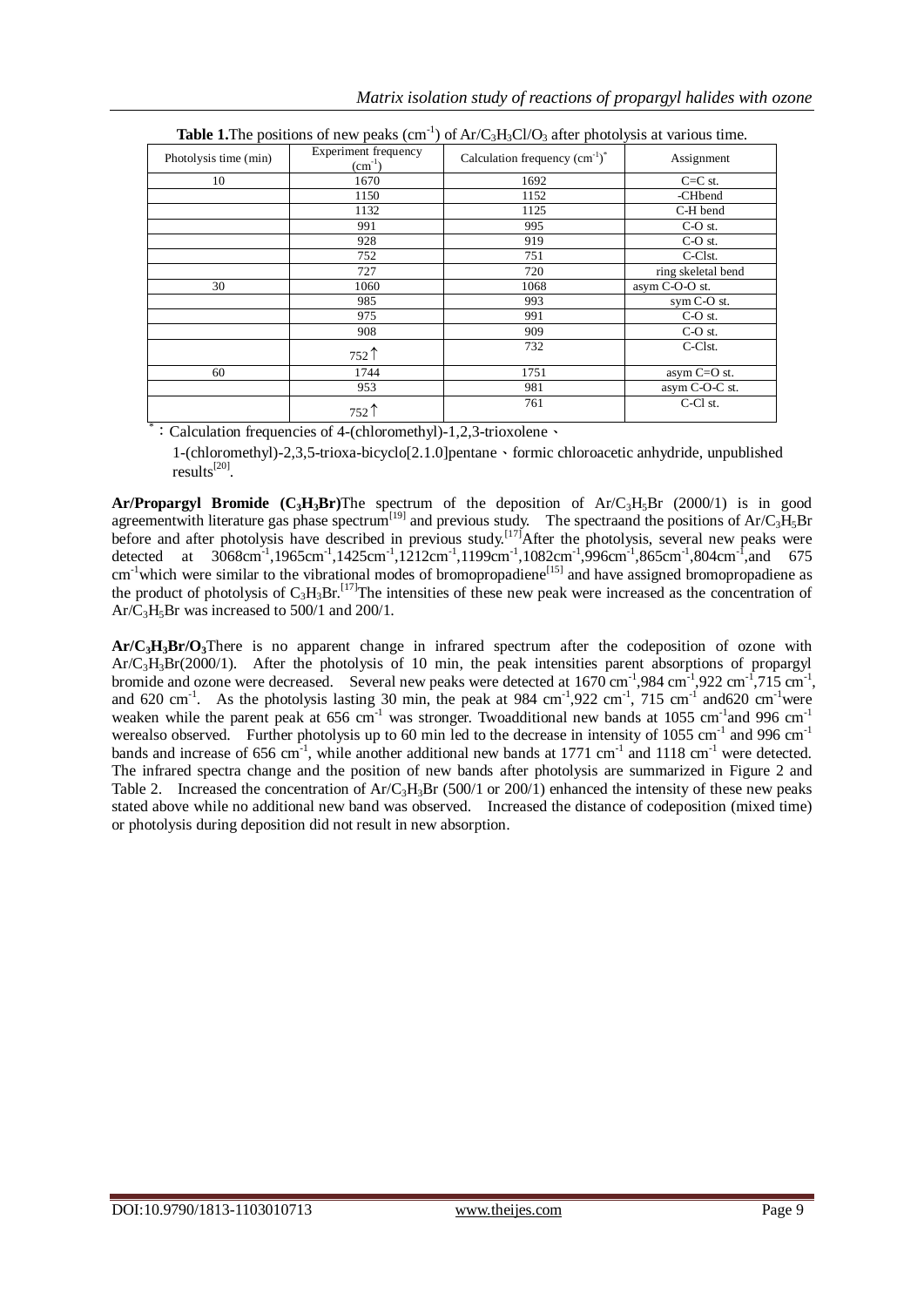

Fig. 2 Infrared spectra (2000-600 cm<sup>-1</sup>) of Ar/C<sub>3</sub>H<sub>5</sub>Br/O<sub>3</sub> after photolysis at various time. (a) 0 min; (b) 10 min; (c) 30 min; (d) 60 min

| Time             | Frequency $(cm-1)$ | Calculation( $cm^{-1}$ ) <sup>*</sup> | Assignments        |
|------------------|--------------------|---------------------------------------|--------------------|
| $10 \text{ min}$ | 1670               | 1691                                  | $C=C$ st.          |
|                  | 1021               |                                       |                    |
|                  | 984                | 995                                   | C-O st.            |
|                  | 922                | 912                                   | $C-O$ st.          |
|                  | 715                | 713                                   | ring skeletal bend |
|                  | 620                | 654                                   | C-Br st.           |
| $30 \text{ min}$ | 1055               | 1059                                  | asym C-O-O st.     |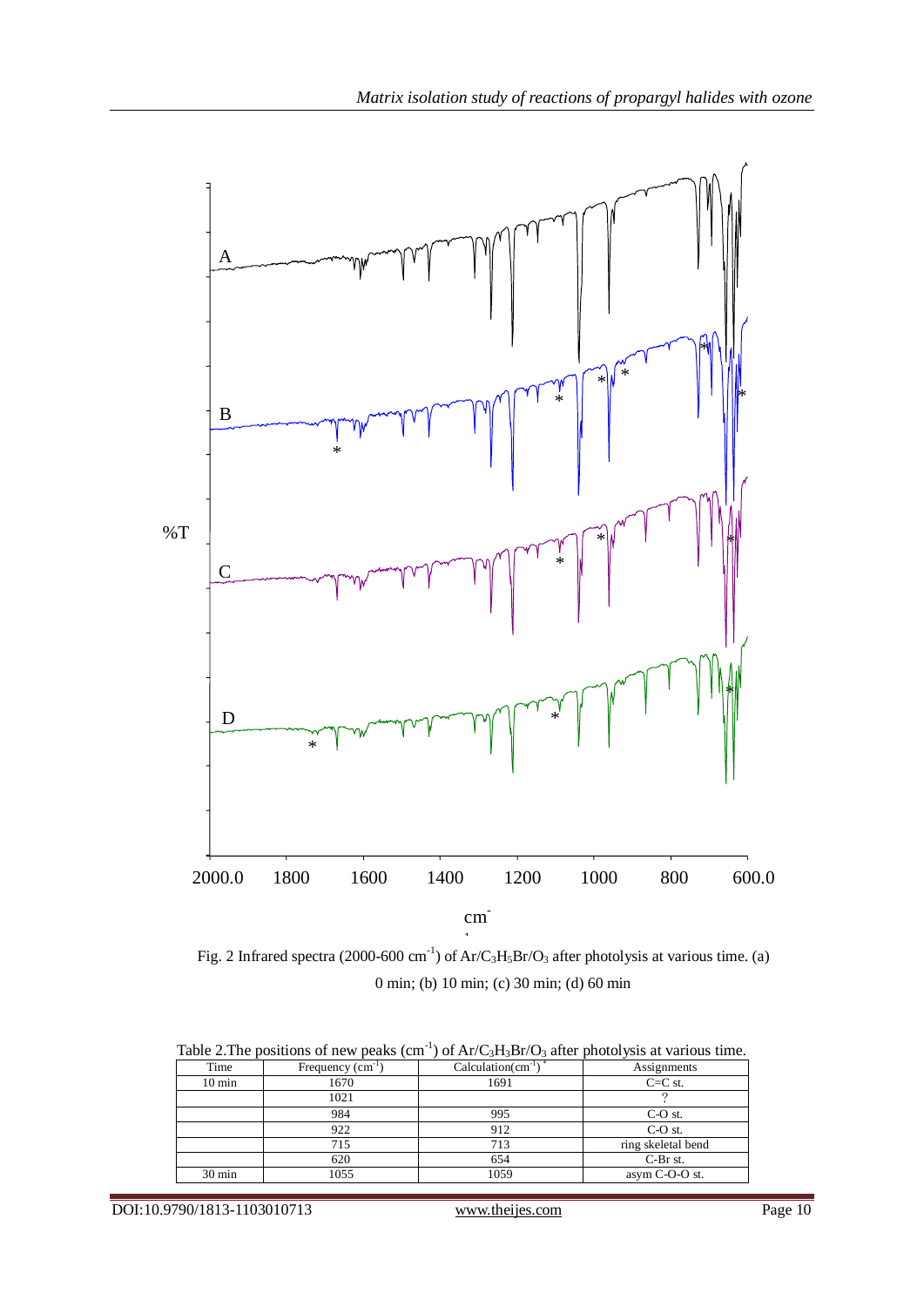|                  | 996              | 998  | symC-O st.     |
|------------------|------------------|------|----------------|
|                  | 655T             | 648  | $C-Br$ st.     |
| $60 \text{ min}$ | 771              | 1770 | asym $C=O$ st. |
|                  | 1118             | 1127 | asym C-O-C st. |
|                  | 655 <sup>"</sup> | 657  | C-Br st.       |

\* : Calculation frequencies of 4-(bromomethyl)-1,2,3-trioxolene,

1-(bromomethyl)-2,3,5-trioxa-bicyclo[2.1.0]pentane, and formic bromoacetic anhydride, unpublished results $^{[20]}$ 

## **Band Assignments**

Referred to the theoretical study<sup>[6]</sup> of reaction of acetylene/ $O_3$ , Cremer et al. proposed the product was first formed 1,2,3-trioxoleneand transfer to final products include formic anhydride,glyoxal, formaldehyde, formic acid, and glyoxylic acid.Parker et al. <sup>[8]</sup> have applied matrix isolation and theoretical calculation to study the reaction of ozone with dimethylacetylene indicated the stable products includeddimethylketene, (E)(Z)methyl vinyl ketone, butane-2,3-dione, and acetic anhydride.If the reaction of propargyl halide with  $O_3$  is similar to the reaction of acetylene/ $O_3$  and dimethylacetylene/  $O_3$ , the possible stable products will be 4-(halomethyl)-1,2,3-trioxelene, 1-(halomethyl)-2,3,5-trioxa-bicyclo[2.1.0]pentane, and formic haloacetic anhydride. Therefore, the band assignment were accomplish by comparison of observed vibrational bands to the literature value and theoretical calculated frequency of 4-(halomethyl)-1,2,3-trioxelene, 1-(halomethyl)-2,3,5-trioxa-bicyclo[2.1.0]pentane, and formic haloacetic anhydride.

 $Ar/C<sub>3</sub>H<sub>3</sub>Cl/O<sub>3</sub>$ After the photolysis in 10 min, the position new peaksare 1670 cm<sup>-1</sup>, 1150 cm<sup>-1</sup>, 1132 cm<sup>-1</sup>, 1021  $\text{cm}^{-1}$ , 991 cm<sup>-1</sup>, 928 cm<sup>-1</sup>, 752 cm<sup>-1</sup>, and 727 cm<sup>-1</sup>which are closed to the theoretical calculation frequencies of 4-(chloromethyl)-1,2,3-trioxolene molecule. The peak at 1670 cm<sup>-1</sup>, 991 cm<sup>-1</sup>, 928 cm<sup>-1</sup>, and 727 cm<sup>-1</sup>can be assigned as the C=C stretching  $(1692 \text{ cm}^{-1})$ , C-O stretching  $(995 \text{ cm}^{-1}$  and 919 cm<sup>-1</sup>), and ring skeletal bending mode (720 cm<sup>-1</sup>) of 4-(chloromethyl)-1,2,3-trioxolene compound, respectively. The new bands of 1150 cm<sup>-1</sup> and 1132 cm<sup>-1</sup> are assigned as -CH<sub>2</sub> bending mode (1152 cm<sup>-1</sup>) of and -CH bending mode (1125 cm<sup>-1</sup>) of -CH<sub>2</sub>Cl group, respectively. The bands of 860 cm<sup>-1</sup> is closed to the calculated value of O-O-O stretching (862) cm<sup>-1</sup>), therefore, this band can be assigned as the O-O-O stretching of 4-(chloromethyl)-1,2,3-trioxolene.The band at 752 cm<sup>-1</sup> is closed to the C-Cl stretching mode (751 cm<sup>-1</sup>) of 4-(chloromethyl)-1,2,3-trioxolene.Usually, the range of 970 cm<sup>-1</sup>  $\sim$  1260 cm<sup>-1</sup> is the absorption of C-O stretching vibrational mode. All the above indicated these new observed bands are belonged to the vibrational modes of 4-(chloromethyl)-1,2,3-trioxolene molecule.

Further photolysis to 30 minutes, the second group of new absorptions are  $1060 \text{cm}^{-1}$ ,  $985 \text{cm}^{-1}$ ,  $975 \text{cm}^{-1}$ , and 908 cm<sup>-1</sup>. Compared to the calculated frequencies of 1-(halomethyl)-2,3,5-trioxa-bicyclo[2.1.0]pentane, the peak at 1060 cm<sup>-1</sup> and 985 cm<sup>-1</sup> can be assigned as C-O-O asymmetry stretching  $(1068 \text{cm}^{-1})$  and C-O stretching mode (993 cm<sup>-1</sup>). The weak bands of 991 cm<sup>-1</sup> and 908 cm<sup>-1</sup> were two C-O stretching mode (991 cm<sup>-1</sup> and 909 cm<sup>-1</sup>) of 1-(halomethyl)-2,3,5-trioxa-bicyclo[2.1.0] pentane. The broaden of 752 cm<sup>-1</sup> might due to the C-Cl stretching vibration mode (751 cm<sup>-1</sup>) of 1-(halomethyl)-2,3,5-trioxa-bicyclo[2.1.0]pentane. Based on the above comparison, the new observed bands of second group are belonged to the vibrational modes of 1-(halomethyl)-2,3,5-trioxa-bicyclo[2.1.0]pentane compound.

Continued the photolysis resulted in third group of new peaks are  $1744 \text{ cm}^{-1}$ ,  $953 \text{ cm}^{-1}$ , and  $761$ cm<sup>-1</sup>. These peaks are closed to the C=O stretching vibrational mode (1751 cm<sup>-1</sup>), C-O-C asymmetry stretching mode (981 cm<sup>-1</sup>), and C-Cl stretching mode (761 cm<sup>-1</sup>) of formic chloroacetic anhydride(FCAA), respectively. Therefore, this new group suggested a stable productof formic chloroacetic anhydride(FCAA) was formed.

 $Ar/C<sub>3</sub>H<sub>3</sub>Br/O<sub>3</sub>$ Similar to the assignment of propargyl chloride/ $O<sub>3</sub>$  in argon matrix, the frequencies of observed new bands were compared to related calculated frequency of possible products. After the photolysis of  $Ar/C_3H_3Br/O_3$  matrix in 10 minutes, the new bands at 1670 cm<sup>-1</sup>, 984 cm<sup>-1</sup>, 922 cm<sup>-1</sup>, 715 cm<sup>-1</sup>, and 620 cm<sup>-1</sup>. Compared with the calculated vibrational frequency of 4-(bromomethyl)-1,2,3-trioxolene, peak of 1670 cm<sup>-1</sup>can be assigned as C=C stretching mode (1691 cm-1). The two weak bands at 984 cm<sup>-1</sup> and 922 cm<sup>-1</sup> are in the range of C-O stretching mode (970 cm<sup>-1</sup> $\sim$ 1260 cm<sup>-1</sup>) and therefore can be assigned as C-O stretching modes (995 cm<sup>-1</sup> and 912 cm<sup>-1</sup>) of 4-(bromomethyl)-1,2,3-trioxolene. Peak at 715 cm<sup>-1</sup> are closed to the ring skeletal bending mode (713 cm<sup>-1</sup>) and 655 cm<sup>-1</sup> are consisted with the C-Br stretching mode (654 cm<sup>-1</sup>) of 4-(bromomethyl)-1,2,3-trioxolene. From the character of these new peaks suggested the new groups observed were belong to the frequencies of possible product 4-(bromomethyl)-1,2,3-trioxolene.

When the photolysis lasted in 30 minutes, new absorption group were1055 cm<sup>-1</sup> and 996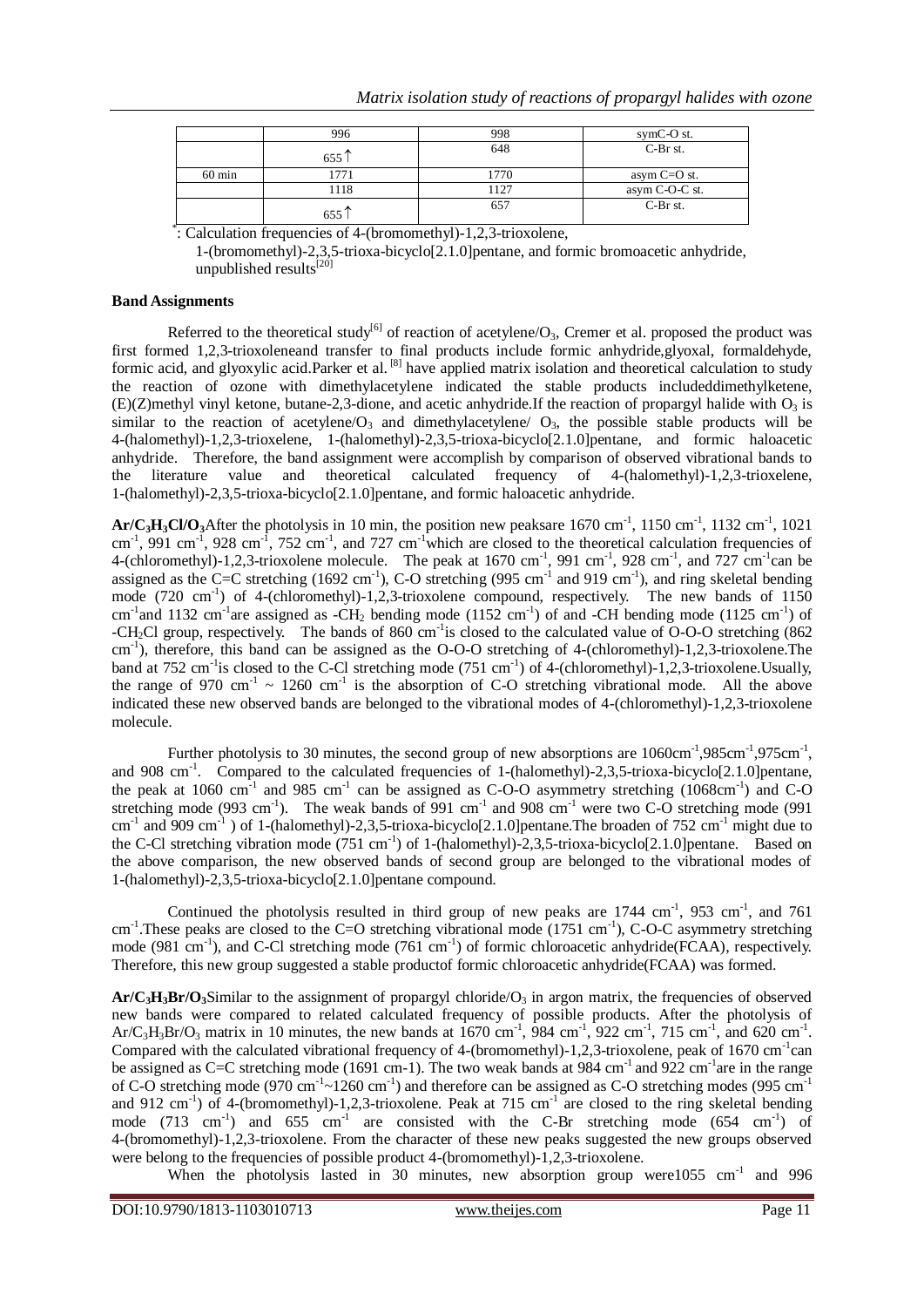cm<sup>-1</sup> accompanied with the apparent growth in intensity of 655 cm<sup>-1</sup>. The peak of 1055 cm<sup>-1</sup> and 996 cm<sup>-1</sup> are assigned to the asymmetry stretching mode of C-O-O (1095 cm-1) and C-O stretching mode (998 cm<sup>-1</sup>) of 1-(bromomethyl)-2,3,5-trioxa-bicyclo[2.1.0] pentane, respectively. The enhancement of  $755 \text{ cm}^{-1}$  might due to the C-Br stretching mode which is 648 cm-1 .All the above indicated the formation of 1-(bromomethyl)-2,3,5-trioxa-bicyclo[2.1.0]pentane.

Further photolysis let to the new absorptions at  $1771 \text{ cm}^{-1}$ ,  $1118 \text{ cm}^{-1}$  and increased in intensity of 655 cm<sup>-1</sup>. The frequency of 1771 cm<sup>-1</sup> is in the range of C=O stretching mode (1725~1870 cm<sup>-1</sup>) and can be assigned as  $C=O$  stretching mode (1770 cm<sup>-1</sup>) of formic bromoacetic anhydride (FBAA). The peak of 1118  $cm^{-1}$  closed to the C-O-C stretching mode (1127 cm<sup>-1</sup>). The calculated frequency of C-Br stretching mode (657  $\text{cm}^{-1}$ ) which can explain the intensity growth in 655 cm<sup>-1</sup> peak. These characters confirmed the formation of formic bromoacetic anhydride.

#### **IV. Discussions**

Most studies of reaction of alkynes with ozone were based on theoretical calculation and lack of experimental evidences. From the comparison of position of observed new peaks with calculated frequencies of possible molecules, 4-(halomethyl)-1,2,3-trioxolene (1), 1-(halomethyl)-2,3,5-trioxa-bicyclo[2.1.0]pentane (2), and formic haloacetic anhydride(3) were detected at differentstage of photolysis.The change in intensity of new absorption was first showed up of product (1) which was weaken and peak of second product (2) were detected. Further photolysis led to the decrease of C-O stretching mode ofproduct (2) and new bands of product (3) were observed. The photolysis of propargyl bromide would led to the formation of allyl bromide which might also react with ozone. Also, the photolysis of ozone would produce oxygen molecule and oxygen atom which might also react with propargyl halides and formed another new product. However, based on the spectral change, there is no additional new band was observed indicated both possible reaction paths were not found. The possible reaction mechanism was proposed as Scheme I.



formic haloacetic anhydride

## (3)

The reaction of ozone with propargyl halide is cycloaddition of ozone to  $C \equiv C$  triple bond and form 4-(halomethyl)-1,2,3-trioxolene (1) which was then rearranged to 1-(halomethyl)-2,3,5-trioxa-bicyclo[2.1.0]pentane (2), and finally form stable product of formic haloacetic anhydride (3). The formation of compound (2) is due to directly break of O-O bonding of compound (1). Ando et al.<sup>[21]</sup> have confirmed the existence of trioxabicyclo[2,1,0]pentane from the study of oxidation of 2-diazo-3-butanone, therefore compound (2) might be a stable intermediate. The possible path of forming compound (2) from compound (1) was shown as following.